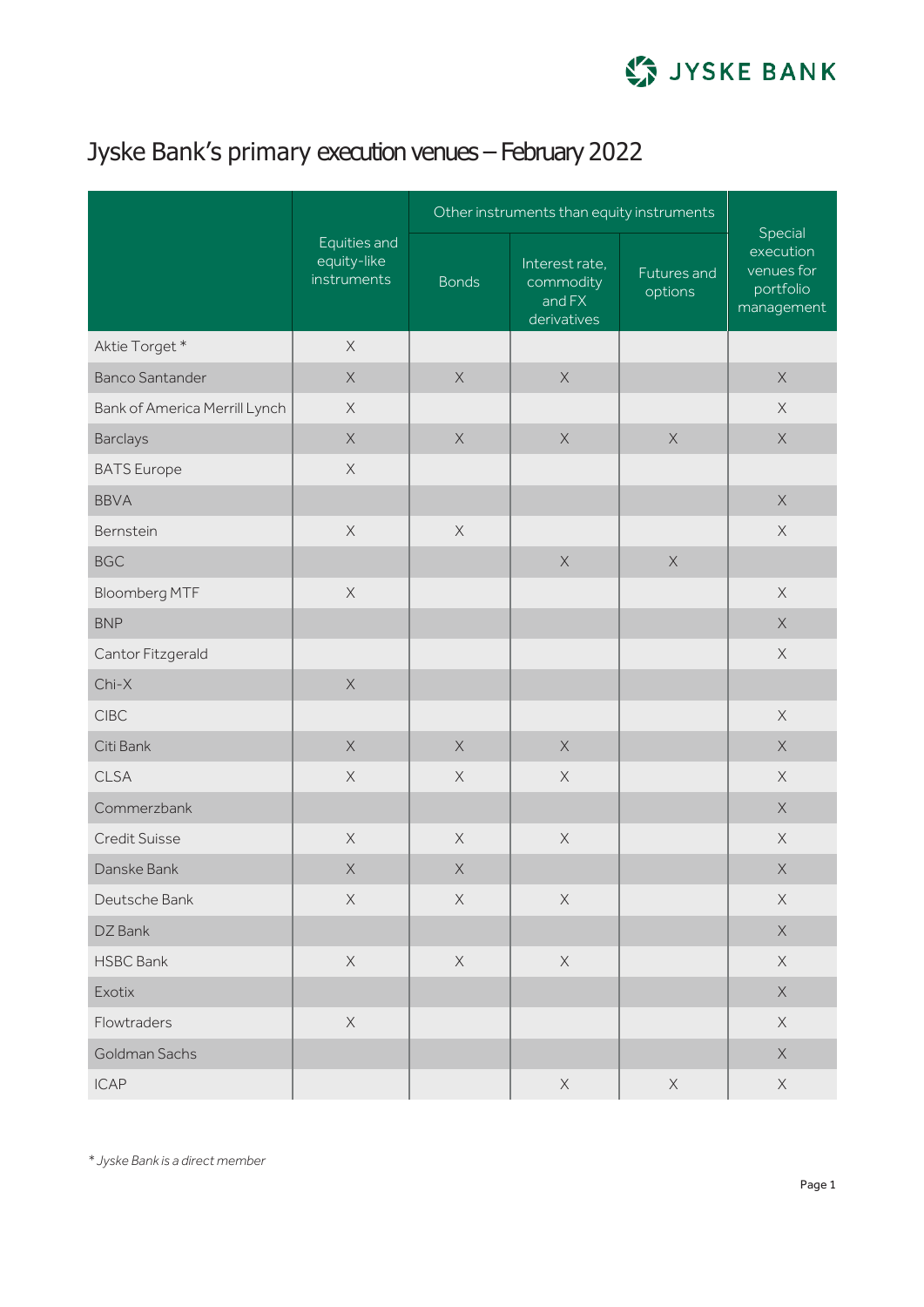

## Jyske Bank's primary execution venues – February 2022

|                           | Equities and<br>equity-like<br>instruments | Other instruments than equity instruments |                                                      |                        |                                                               |
|---------------------------|--------------------------------------------|-------------------------------------------|------------------------------------------------------|------------------------|---------------------------------------------------------------|
|                           |                                            | <b>Bonds</b>                              | Interest rate,<br>commodity<br>and FX<br>derivatives | Futures and<br>options | Special<br>execution<br>venues for<br>portfolio<br>management |
| <b>ING</b>                |                                            |                                           |                                                      |                        | $\mathsf X$                                                   |
| Jane Street               | $\mathsf X$                                |                                           |                                                      |                        | $\times$                                                      |
| <b>Jefferies</b>          |                                            |                                           |                                                      |                        | $\mathsf X$                                                   |
| JP Morgan                 | $\mathsf X$                                | $\mathsf X$                               | $\mathsf X$                                          |                        | $\mathsf X$                                                   |
| Jyske Bank                | $\mathsf X$                                | $\mathsf X$                               | $\mathsf X$                                          | $\mathsf X$            | $\mathsf X$                                                   |
| Mitsubishi                |                                            |                                           |                                                      |                        | $\mathsf X$                                                   |
| Morgan Stanley            | $\mathsf X$                                | $\mathsf X$                               | $\mathsf X$                                          |                        | $\mathsf X$                                                   |
| Nasdaq Copenhagen*        | $\times$                                   | $\mathsf X$                               |                                                      | $\mathsf X$            |                                                               |
| Nasdaq Helinski*          | $\mathsf X$                                | $\mathsf X$                               |                                                      |                        |                                                               |
| Nasdaq Island*            |                                            |                                           |                                                      |                        |                                                               |
| Nasdaq Stockholm*         | $\mathsf X$                                | $\mathsf X$                               |                                                      |                        |                                                               |
| Natwest (RBS)             |                                            |                                           |                                                      |                        | $\times$                                                      |
| Nomura International      | $\mathsf X$                                | $\mathsf X$                               |                                                      |                        | $\mathsf X$                                                   |
| Nordea                    | $\mathsf X$                                | $\mathsf X$                               |                                                      |                        | $\mathsf X$                                                   |
| Nord LB                   |                                            |                                           |                                                      |                        | $\mathsf X$                                                   |
| Nykredit                  | $\mathsf X$                                | $\mathsf X$                               |                                                      |                        | $\mathsf X$                                                   |
| Raiffeisen                |                                            |                                           |                                                      |                        | $\mathsf X$                                                   |
| <b>RBC</b>                |                                            |                                           |                                                      |                        | $\mathsf X$                                                   |
| SAL Oppenheimer           |                                            |                                           |                                                      |                        | $\mathsf X$                                                   |
| Sberbank                  |                                            |                                           |                                                      |                        | $\mathsf X$                                                   |
| <b>SEB</b>                | $\mathsf X$                                | $\mathsf X$                               |                                                      |                        | $\mathsf X$                                                   |
| Soc. Gen                  |                                            |                                           |                                                      |                        | $\mathsf X$                                                   |
| SparNord Bank             | $\mathsf X$                                | $\mathsf X$                               |                                                      |                        | $\mathsf X$                                                   |
| Standard Bank             |                                            |                                           |                                                      |                        | $\mathsf X$                                                   |
| <b>Standard Chartered</b> |                                            |                                           |                                                      |                        | $\mathsf X$                                                   |

*\* Jyske Bank is a direct member*